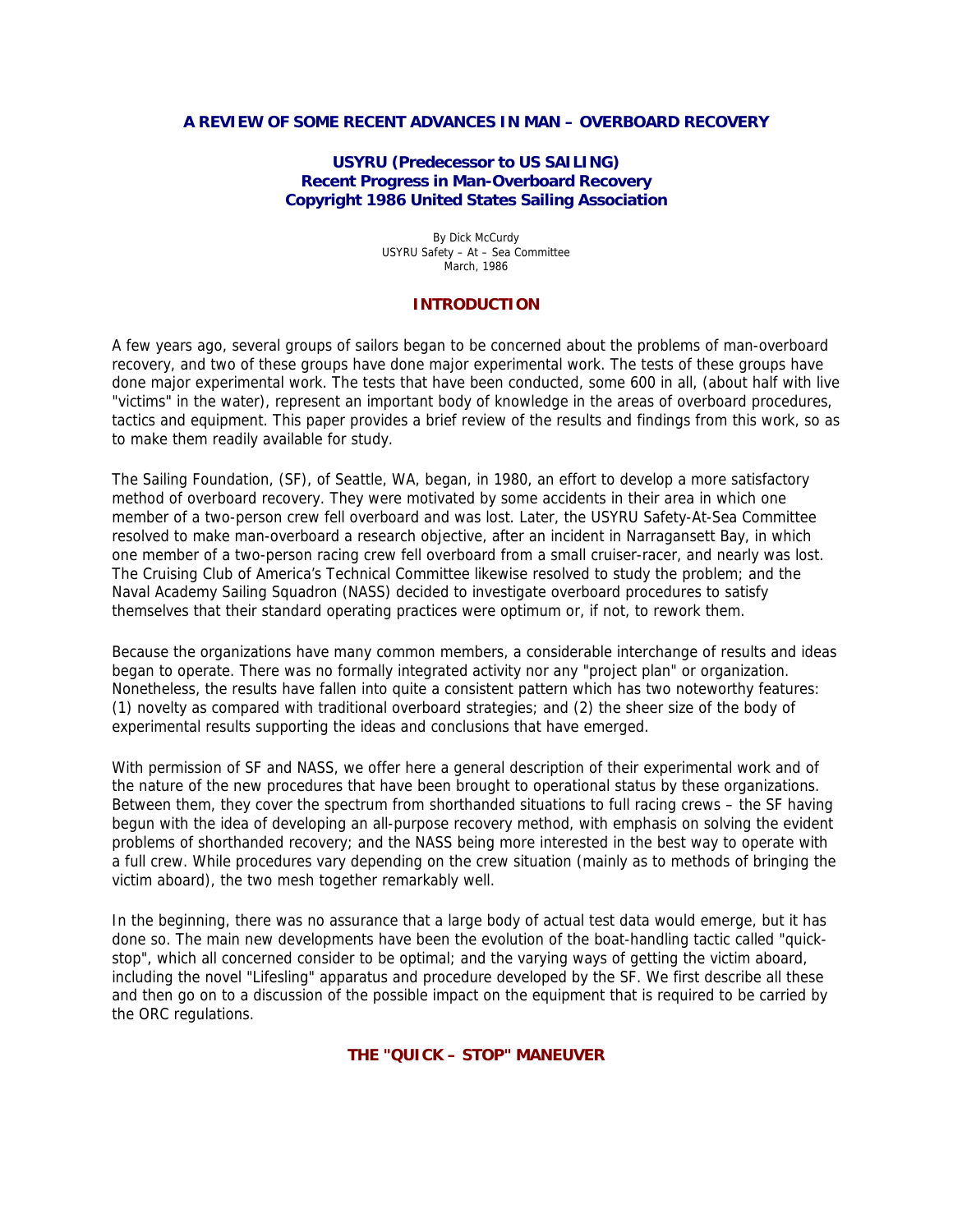The maneuver called "quick-stop" is a vital part of both the NASS and the SF overboard drills. First it is necessary to understand just what is meant by this term; and to describe how the maneuver is performed.

We use the terms "quick-stop" and "conventional" to describe differing ways of maneuvering the boat after someone goes overboard. In this discussion, these terms have the following meanings: "Quick-stop is a procedure in which boat speed is reduced at once by turning in a direction to windward and thereafter maneuvering at modest speed, remaining near the victim. "Conventional" here refers to procedures that do not do this – mainly the classic one of reaching off, either jibing or tacking, and returning on reciprocal course; also the "jibe-at-once" tactic, and in general, any procedure other than heading up at once. In short, the hallmark of the quick-stop is to reduce boat speed immediately by reducing the driving force from the sails, thereby making the boat stay closer to the victim and maintaining superior visibility.

Obviously, remaining near the victim is highly desirable, but the question that comes at once to mind is whether it is in fact possible to perform a "quick-stop" without undue risk of foul-ups that could defeat its aim, or, worse, jeopardize the recovery. These concerns were shared by both the SF and NASS, and each made enough trials to become convinced that the quick-stop maneuver was superior.

# **A. Data on Quick-stop Trials:**

The experimental data that bear most directly on the point in question is that obtained by the NASS. This is because NASS, interested mainly in fully crewed operations, were not so much concerned with the problem of getting the victim aboard, and therefore concentrated on return-to-alongside; and made many trials to study this operation. The SF operates a different recovery system in which the quick-stop element is not readily separable from the rest, being involved with the deployment and use of the special recovery gear (see below). Moreover, the SF trials were basically quick-stop in nature, thus do not yield comparative data.

The tests by NASS were made in the normal course of the sail-training programs and the voyages made by the 40' to 50' boats at the Academy. The crews were those that happened to be sailing at the time, and their individual skills ranged from reasonably expert to quite green. The crews were told that a test would be made during the voyage, but not when. If the test came during training, they were told whether the maneuver would be quick-stop or conventional; while if on passages, the choice was the skipper's to make.

A test would be initiated without warning by the individual aboard who was acting as coach. In the early tests, he would toss overboard the target object (usually a PFD bundled up), and start the stopwatch, not shouting anything or otherwise notifying the crew; however, it soon became apparent that in overboard situations it might be desirable to provide immediate flotation instead of, or in addition to, the standard MOB gear, and so the procedure was altered so that the coach would simply tell the helmsman that a drill was starting, and start the watch at that time – leaving the helmsman to throw the PFD. This permitted the timing of both the launching of the regular MOB gear as well as that of the PFD.

The program of tests was taken seriously. One can get a feeling for this by noting such instances as the case of the man who came storming up the companionway when he heard the noise about overboard, and went overboard himself; and the one whose zeal to get the pole overboard caused him to rip off a radio antenna whip and launch it.

Data were recorded on standardized sheets, and from these records the tables that follow were constructed. Table 1 gives the data on the estimated maximum separation between "victim" and boat, while Table 2 gives elapsed time from the beginning to a position alongside the victim. The data are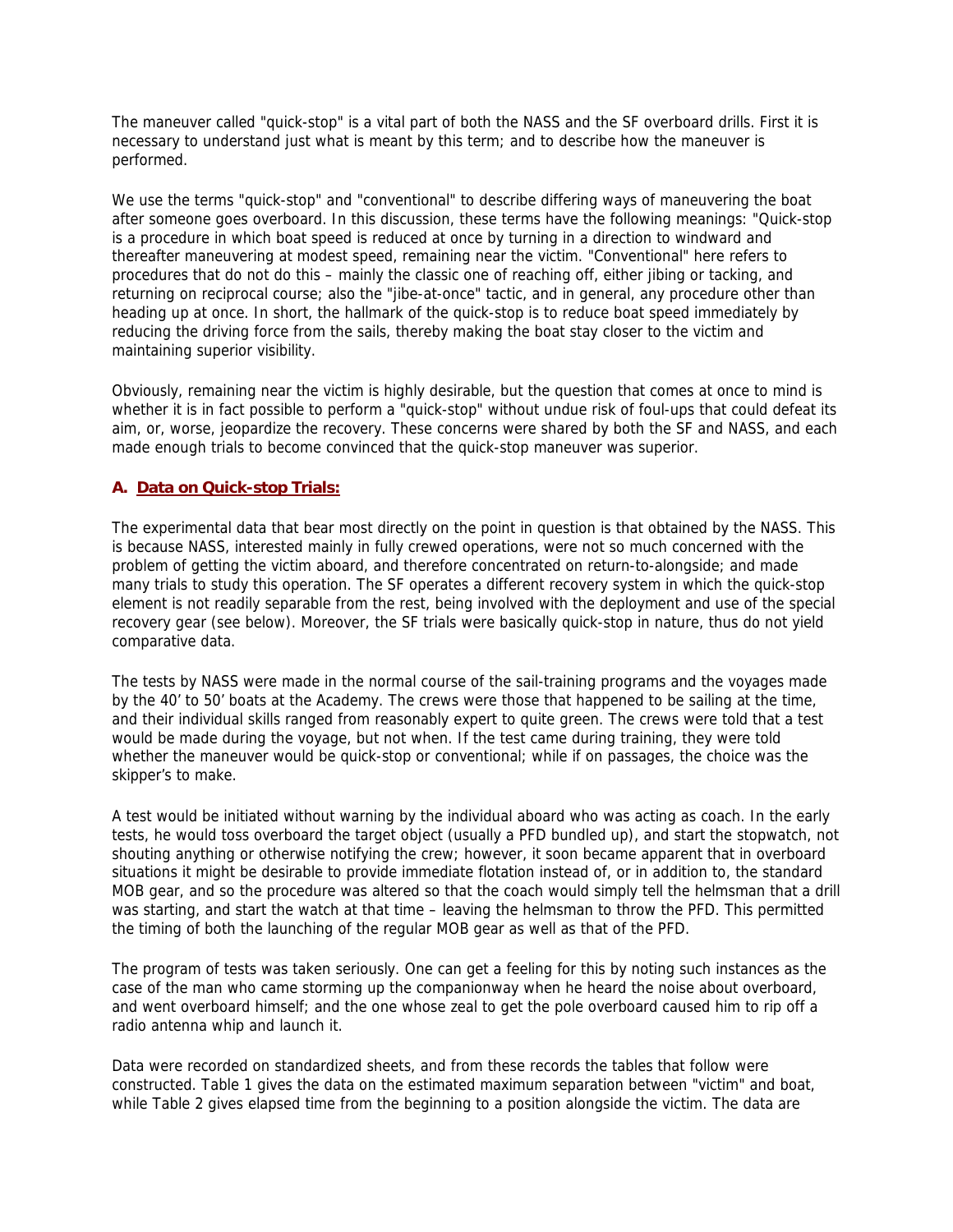plotted in histogram form, one set for each range of wind speed, and at the bottom the totals are summarized. Data on the time required to launch the MOB gear are presented in a later section.

#### **TABLE 1**

### **NASS DATA SHOWING MAXIMUM SEPARATION FROM VICTIM IN TESTS USING QUICK-STOP VERSUS OTHER METHODS**

(In table, each letter X denotes one test)

| <b>MAXIMUM</b>    | <b>CONVENTIONAL</b> | <b>QUICK-STOP</b> |
|-------------------|---------------------|-------------------|
| <b>SEPARATION</b> | <b>MANEUVERS</b>    | <b>MANEUVER</b>   |
| (IN YARDS)        |                     |                   |

# **(IN WINDS 0 TO 5 KNOTS)**

| $\sim$ $\sim$<br>∽<br>∙טט<br>. .<br>ີ |                   | $\cdot$ |
|---------------------------------------|-------------------|---------|
| $\sim$                                | $\cdots$<br>,,,,, |         |

#### **(IN WINDS 6 TO 10 KNOTS)**

| $0 - 50$ | Χ  | XXXXXXXXXXXX<br>XXXXXXX |
|----------|----|-------------------------|
| 50-100   | XX | <b>XXXX</b>             |
| 100-150  |    |                         |
| 150-200  | Χ  |                         |
| 200-250  |    |                         |
| 250-300  | XX |                         |

# **(IN WINDS 11 TO 15 KNOTS)**

| $0 - 50$ | XXXX         | XXXXXXXXXXXX<br>XXXXXXXXXXXX |
|----------|--------------|------------------------------|
| 50-100   | XXXXXXXXXXXX | <b>XXXXXX</b>                |
| 100-150  | XXX          | <b>XXXX</b>                  |
| 150-200  | XXXXXXX      | <b>XXX</b>                   |
| 200-250  | XX           | X                            |
| 250-300  | XX           |                              |
| 300-350  |              |                              |
| 350-400  |              |                              |

# **(IN WINDS 16 TO 20 KNOTS)**

| -50<br> | $\bm{v}$ | www.www.<br>ᇧᇧ<br><br>$\cdot$<br><br>^^ |
|---------|----------|-----------------------------------------|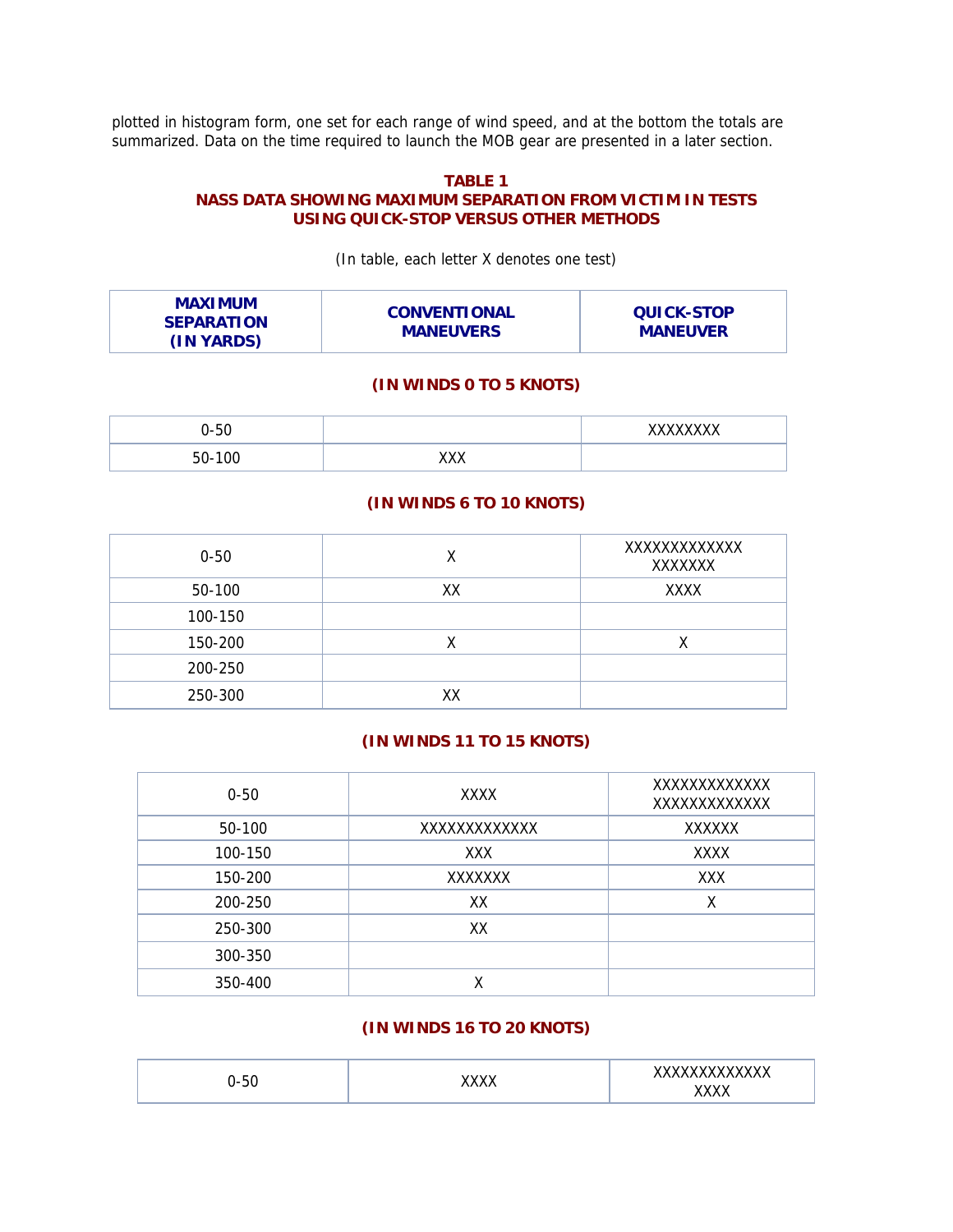| 50-100  | XXXXX | XXXXX |
|---------|-------|-------|
| 100-150 | XXX   | XX    |
| 150-200 |       | v     |
| 200-250 |       |       |
| 250-300 |       |       |
| 300-350 | ⋏     |       |
| 350-400 |       |       |

# **(IN WINDS 21 TO 25 KNOTS)**

| $0 - 50$ | XX  | XXXXXXXX     |
|----------|-----|--------------|
| 50-100   |     | <b>XXXXX</b> |
| 100-150  | XXX | v<br>́       |
| 150-200  | XХ  |              |
| 200-250  |     |              |
| 250-300  |     |              |

# **(IN WINDS 26 TO 30 KNOTS)**

| $0 - 50$ |    | XХ |
|----------|----|----|
| 50-100   | XХ |    |
| 100-150  |    |    |
| 150-200  |    |    |
| 200-250  |    |    |

(There were two tests over 30 knots, yielding separations of 250 and 300 yds., but both by conventional methods, thus yielding no comparison).

# **SUMMATION OF TESTS**

| <b>MAXIMUM</b><br>SEPARATION,<br>(yds) | CONVENTIONAL<br><b>METHODS</b> | QUICK-STOP<br><b>METHOD</b> |
|----------------------------------------|--------------------------------|-----------------------------|
| $0 - 50$                               | 12 (17%)                       | 82 (71%)                    |
| 50-100                                 | 26 (37%)                       | 21 (18%)                    |
| 100-150                                | 10 (14%)                       | (6%)                        |
| 150-200                                | (16%)<br>11                    | 5<br>(4%)                   |
| 200-250                                | 3<br>(4%)                      | (1%)                        |
| 250-300                                | (7%)<br>5                      |                             |
| 300-350                                | (1%)                           |                             |
| 350-400                                | (3%)                           |                             |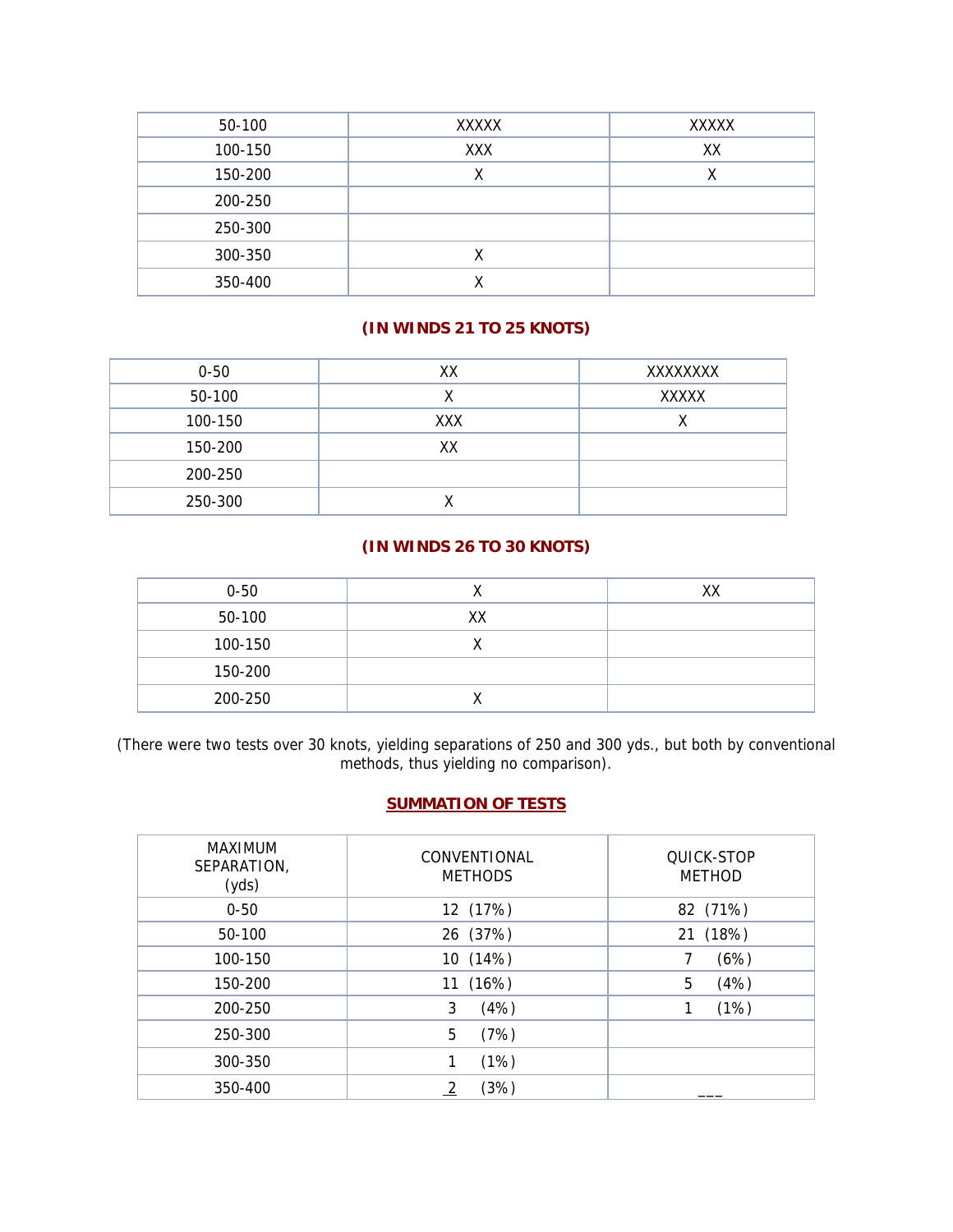|--|--|

#### **TABLE 2**

# **NASS DATA SHOWING TIME ELAPSED TO BRING VICTIM ALONGSIDE USING QUICK – STOP VERSUS OTHER METHODS**

(In Table, each letter X represents one test)

| <b>ELAPSED TIME</b> | <b>CONVENTIONAL</b> | <b>QUICK-STOP</b> |
|---------------------|---------------------|-------------------|
| (Minutes)           | <b>MANEUVER</b>     | <b>MANEUVER</b>   |

#### **(IN WINDS 0 TO 5 KNOTS)**

| $0 - 1$ | XX           |
|---------|--------------|
| $1 - 2$ | XX           |
| $2 - 3$ | <b>XXXXX</b> |
| $3 - 4$ |              |
| 4-5     |              |

#### **(IN WINDS 6 TO 10 KNOTS)**

| $0 - 1$ |      | XX                 |
|---------|------|--------------------|
| $1 - 2$ |      | XXXXXXXXXXX<br>XXX |
| $2 - 3$ |      | XXXXXXXX           |
| $3 - 4$ | XXXX | <b>XXX</b>         |
| 4-5     |      | <b>VV</b>          |

# **(IN WINDS 11 TO 15 KNOTS)**

| $0 - 1$ |               | XXXXXXXXX                    |
|---------|---------------|------------------------------|
| $1 - 2$ | <b>XXXXXX</b> | XXXXXXXXXXXX<br><b>XXXXX</b> |
| $2 - 3$ | XXXXX         | XXXXXXXXXXX                  |
| $3 - 4$ | XXXXXXX       | XXXXXXX                      |
| $4 - 5$ | XXX           | XXX                          |
| $5-6$   | <b>XXXXX</b>  |                              |
| $6 - 7$ |               |                              |

### **(IN WINDS 16-20 KNOTS)**

|--|--|--|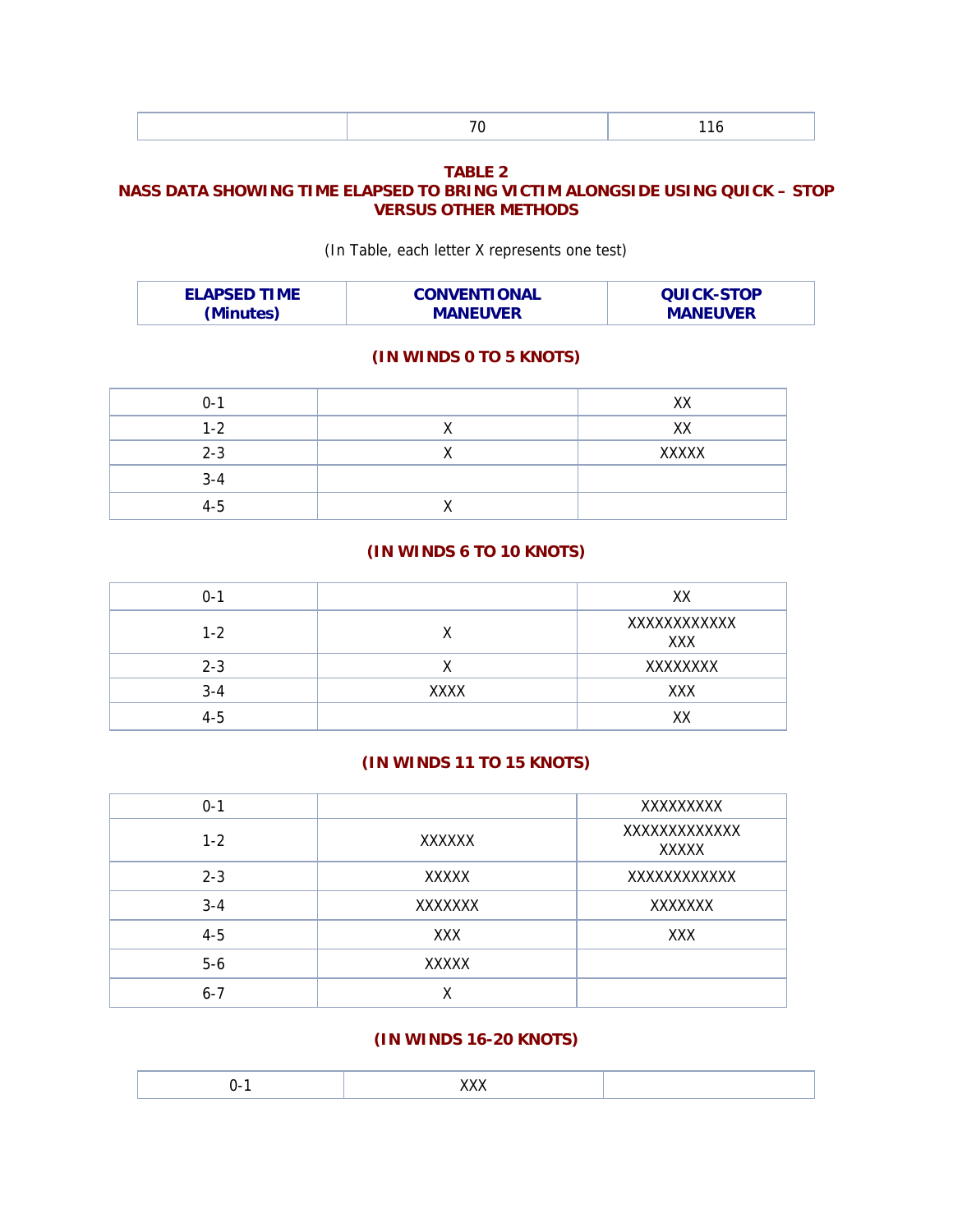| $1 - 2$ |          | XXXXXXXXXXX   |
|---------|----------|---------------|
| $2 - 3$ | XXXXXXXX | <b>XXXXXX</b> |
| $3 - 4$ | XXXXX    | xх            |
| $4 - 5$ | XXX      | xх            |
| $5-6$   |          |               |

# **(IN WINDS 21 TO 25 KNOTS)**

| $0 - 1$ |            | XX           |
|---------|------------|--------------|
| $1 - 2$ | <b>XXX</b> | <b>XXXXX</b> |
| $2 - 3$ | XХ         | <b>XXXX</b>  |
| $3 - 4$ | XX         |              |
| $4 - 5$ | <b>XXX</b> | XX           |
| $5-6$   |            |              |

# **(IN WINDS 26 TO 30 KNOTS)**

| $0 - 1$ |    |    |
|---------|----|----|
| $1 - 2$ |    | XX |
| $2 - 3$ | XX | XX |
| $3 - 4$ |    |    |
| $4 - 5$ | XX |    |

# **SUMMATION OF TESTS**

| <b>ELAPSED TIME</b><br>(MINUTES) | <b>CONVENTIONAL</b><br><b>METHODS</b> | <b>QUICK-STOP</b><br><b>METHOD</b> |
|----------------------------------|---------------------------------------|------------------------------------|
| $0 - 1$                          | (4%)<br>3                             | 15 (11%)                           |
| $1-2$                            | 12 (17%)                              | 54 (41%)                           |
| $2 - 3$                          | (26%)<br>19                           | 38 (28%)                           |
| $3 - 4$                          | 18 (25%)                              | 15 (11%)                           |
| $4 - 5$                          | 12 (17%)                              | (7%)<br>9                          |
| $5-6$                            | (10%)                                 | (1%)                               |
| $6 - 7$                          | (1%)                                  |                                    |
|                                  | 72                                    | 132                                |

The excellent showing turned in by the quick-stop is apparent, both from the plots of individual test results and from the summary figures at the end. In assessing these, it should be realized that simple averages don't necessarily tell the whole story. For example, given that the quick stop method may average well, one might still fear that the averages could conceal a few serious foul-ups that would endanger the victim more seriously than might be expected with conventional methods – which latter might be perceived as slower but surer. This is a valid doubt; however, the data clearly show that the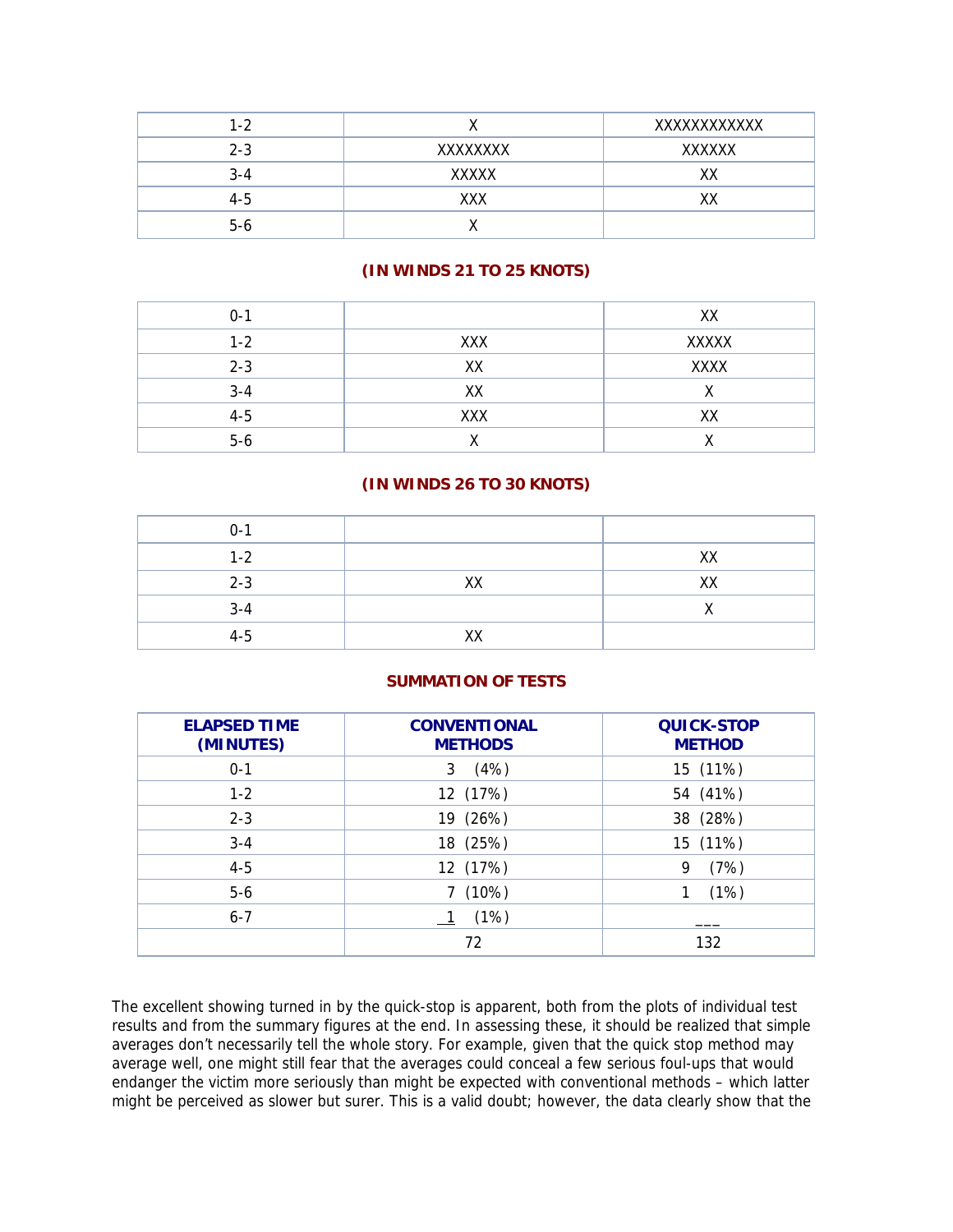quick-stop results are more closely bunched than are the conventional results; and show similar results over the entire range of wind speeds, results not to be expected if foul-ups were particularly characteristic of quick-stops. It can still be argued that some monumental foul-up could result from a quick-stop, and so it could. Such worries, however, do not seem to weigh very heavily in view of the large number of trials that have been made; and in this connection it should be noted that in addition to the NASS trials, around 400 quick-stops have been made by the SF with good results (see later discussion of the SF tests). Nor should it be forgotten that the conventional methods can have risks peculiar to them – viz: more difficulty in locating the victim.

One needs also to ask whether there is any factor that could seriously bias the results. Of course, the crewmembers in the NASS program were aware that tests were being made, and that one of the procedures involved the quick-stop. No doubt there was considerable discussion about these alternative methods; however, NASS had been practicing the conventional reach–off-and-return maneuvers for years – so that these must have been more familiar than the novel quick-stop. All in all, it is difficult to argue that there was some bias toward quick-stop.

One point should be emphasized strongly; and that is that the crews in these tests had probably practiced more overboard drills than the usual sailing crew is likely to have done. Indeed, it is an unfortunate fact that when people get into a boat, not many of them spend much time making manoverboard drills. Thus, if the skipper expects his crew to execute quick-stop drills with a degree of success represented by these statistics, he and his crew will have to engage in practice enough to insure that the procedures can be brought off without confusion and without having to explain the desired procedures while they are going on. After this sort of crew preparation, a good operating routine would call for each watch coming on deck being advised as to the particular man-overboard procedure in effect in the event of an incident.

#### **B. Quick-Stop Procedures:**

As mentioned above, the essence of the quick-stop system is to reduce boat speed immediately, so that the boat stays closer to the victim, and returns to him quicker. The way to reduce boat speed quickly is to reduce the propulsive power of the sails quickly. If sailing close-hauled or on reaches, the boat is, at once, headed into the wind or beyond, without altering the sheeting, except possibly to take in slack. The sails will go aback, the boat will slow, and the turn is continued until before the wind, when the headsail can come down or not, depending on the contemplated recovery method (see below). At this point, the boat is still quite close to the victim. She has not gone far because her speed has been killed quickly.

The procedure under spinnaker differs somewhat. The boat is headed up at once, as before, into the wind. As she comes up, the pole is let forward to the stay, or in any event far enough to insure that the spinnaker will come down well when the halyard is released. The foreguy can be taken in to keep the pole from skying. The sheet is not disturbed except possibly to take up some of the slack. When the spinnaker begins to come aback, and reaches the spreader (not before), the halyard is let go, and the spinnaker falls mainly on the deck. Again, the boat's way is greatly reduced, and the distance to the victim remains short. The most difficult part is to resist letting go of the halyard too soon. Practicing is most advisable, and leads to good results. In one NASS trial, for example, the crew were all below except for the helmsman, who coolly went at it, and got the spinnaker on deck single-handed. As with the rest of all these maneuvers, the key is practice.

There are some situations in which a quick-stop procedure may not be advisable, for example, if there is also a blooper flying (though some good quick-stops have been made with this configuration); or if the boat is sailing wing–and-wing, with the main guyed forward, and the jib held out on a pole, and so on. If and when such sail combinations are to be used, the proper course for the skipper, upon entering into this sort of configuration, is to determine which overboard tactic is to be used if an overboard should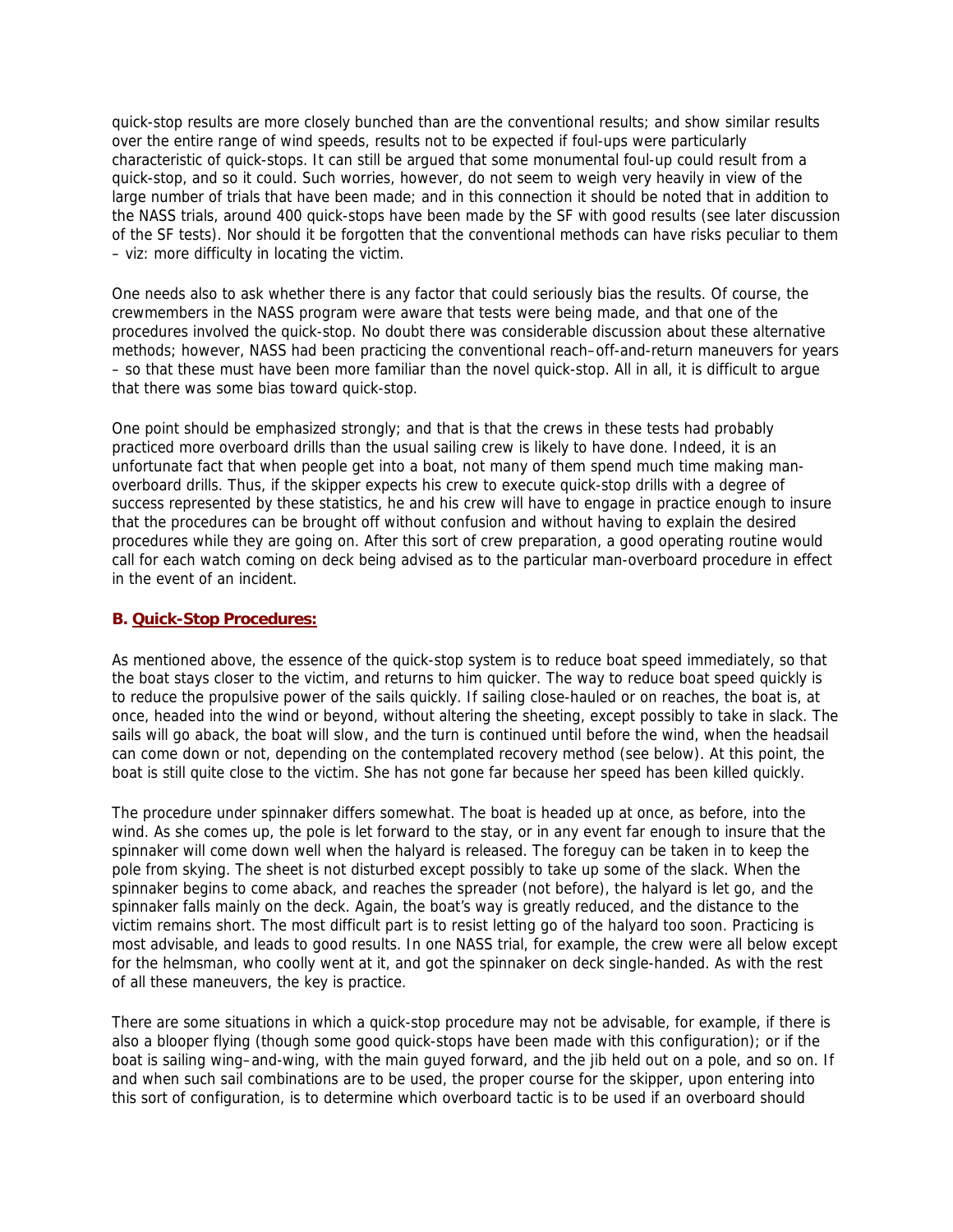occur, and to advise the crew accordingly. (Some experimentation is being conducted now by the SF in order to develop optimum procedures for these difficult configurations.)

In boats with split rigs, the handling of the after sail will require experimentation. In the yawls operated by the NASS, the mizzen caused no particular trouble in winds under about 15 knots. Over that, it was found best to lower the mizzen in order to execute a proper quick-stop.

### **C. Recovery Procedures**

The procedures for getting the victim back aboard that have been developed by NASS and the SF differ, the two lines of investigation having been keyed to the particular interests of the two groups. In the NASS case, the objective was to optimize the recovery with a full crew of vigorous young men aboard; while the SF studies concentrated on situations in which the available manpower and existing gear would be insufficient to get the victim aboard – in the ultimate case that of the man-and-wife crew in which the man goes overboard.

Both organizations reviewed and, when desirable, tried various methods that have been used or proposed in the past. There was little satisfaction with nets, scooping up with sails, or even ladders – the latter being usable in calm conditions with a victim still in good shape, but ineffective and even dangerous in rough water (particularly stern ladders). Improvised hoisting slings will work if the victim can be got into one – not always easy (see below). Out of all this, two systems proved effective and reliable in many tests – the sling system that was developed by the SF, which they named the "Lifesling"; and the NASS method (usable with a full crew) which has been nicknamed the "Macho" method.0

# **A. The SF "Lifesling" System**

The Sailing Foundation undertook their research because of some tragic incidents that had occurred in their area, involving small cruiser-racers being sailed by man-and-wife, in which the man fell over and could not be got back aboard. Accordingly, they concentrated their attention on systems in which a solution to the difficult problem of hoisting the victim back aboard in such circumstances would occupy a major position in the procedure.

Their committee studied many case histories, and conducted tests of a number of schemes that have been suggested over the years, plus various ideas that they conceived in the course of the work. During this explanatory period they identified three main problems, all of which would prove difficult with only one person aboard: (1) keeping the victim in sight; (2) maneuvering, and establishing and maintaining contact; and (3) lifting aboard.

The first of these problems was solved with the quick-stop method, which they and the NASS apparently came to independently. The second was solved by towing a floating object, such as ring lifebuoy, tethered to the boat with a floating line; and by sailing around the victim, making contact after the manner employed in picking up a water skier who has fallen. For the third, lifting aboard, they worked first with simple slings, but this was not satisfactory because of difficulty in transferring the victim from the ringbuoy to the sling. (Not the least of the latter problems was reluctance of the victim to leave the lifering.) The outcome of all this was to make the towed floating object capable of also acting as the lifting sling, so that the victim would not have to transfer from one to the other. This was the origin of the "Lifesling". It is shaped like the "horsecollar" used in helicopter rescue operations, but has been given flotation (approximately that of a type IV PFD).

The procedure eventually worked out by SF is as follows, (taking a no-spinnaker case for illustration):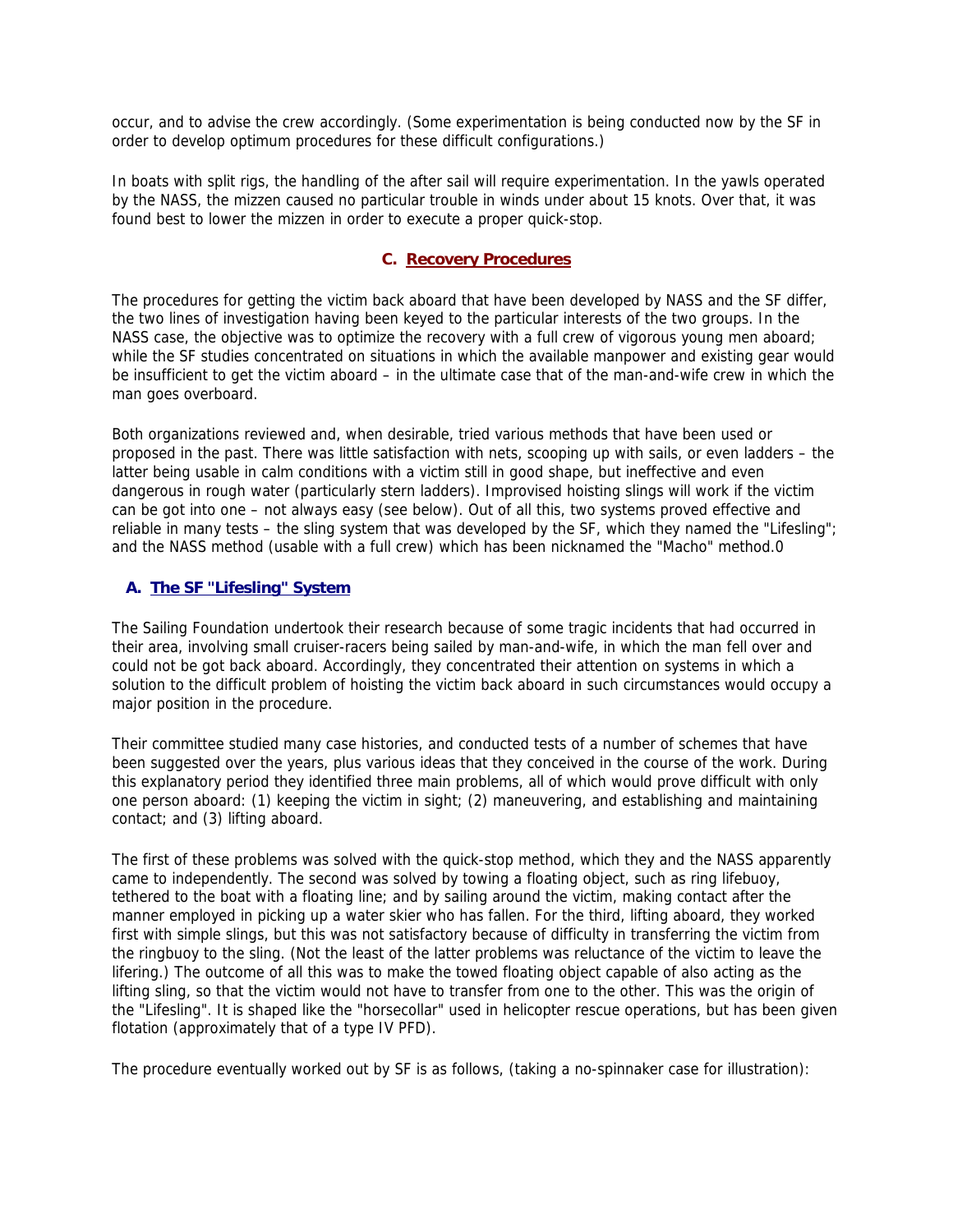- 1. Immediately turn the boat into the wind to reduce or kill way. Release the sling, which is permanently attached to a strong point on the boat by a 150-foot (minimum) floating tether line.
- 2. Fill sails and tack, leaving the jib aback. Sling tether line pays out from stuff bag.
- 3. Sail circles around the victim until contact is made. (This usually takes one or two circles, and, in quite rare cases, more).
- 4. Head to wind and drop sails.
- 5. Haul the victim alongside, preferably on the windward side, from amidships to the quarter wherever there are available cleats and winches. Pull up on the tether line, with winch assistance if necessary, to get the victim's head and shoulders out of the water, and cleat it. The victim is now safe.
- 6. Attach a 3 or 4 part tackle to a halyard, haul it up to a predetermined point, high enough so that the victim can be hoisted up and over the lifelines, and secure the halyard. Attach the lower end of the tackle to the (previously-sized) loop in the tether line that passes through the D-rings of the sling, and hoist aboard, using a winch on the fall if needed. On larger boats, the winches available may be sufficient to hoist the victim aboard by the halyard alone without the aid of the tackle. If the halyard winches are too small, a sheet winch can be used. Making the halyard tail long enough to reach such a winch makes this quite easy.

After the SF had made a considerable number of trials of the system with their own committee, they then recruited 15 couples, who had a variety of boats, gave them a classroom lecture and familiarized them with the equipment. They were then invited to perform a recovery if they wished to, and they all did so. In each case the skipper was a woman who had not previously seen the method. They all set out, and in each case the husband jumped overboard (into about fifty-degree water), wearing a wetsuit and life vest, leaving the wife to make the recovery. All were successful, the times of recovery ranging from 7.5 to 26 minutes. The troubles causing delay were not serious ones (overrides, foul-ups in the tackle, and the like). The SF expects that most intermediate sailors can accomplish recovery in about 12 minutes.

Beginning in late 1984, they held a series of on-the-water clinics, in which over 300 recoveries of live "victims" were made. Of these, only four were failures, all by sailors who either had never taken the helm before, or had never taken a sail down. The tests were made in a wide variety of boat types.

A point of caution in the process is the possibility of the victim in the sling being towed too fast. If contact is made and the victim gets into the sling before the boat is stopped, and is getting too much water in the face, he can turn around in the sling, making it easier to breathe. A test made by the SF, in which a man facing backwards in the sling was towed at various speeds, showed that he could breathe at speeds up to 4.8 knots. Conceivably, some trouble of this kind might happen; however, in the over 300 tests mentioned above, there was no instance of towing at troublesome speed.

The SF emphasizes the strict following of a set procedure, feeling that, in an overboard situation (even in a test with a live victim), there is a lot of adrenaline running, and that the assurance afforded by abiding by a set ritual strongly acts to prevent unfortunate decision-making under pressure.

# **B. The NASS "Macho" System For Full Crew**

The Navy people soon demonstrated to their satisfaction that with their crews it is possible, once the victim is alongside, for four or five men simply to grab the victim and hoist him aboard, a method that seems applicable to full racing crews generally. In the course of practicing this, they developed a set of related procedures and equipment, along the following lines:

1. It is preferred that the boat not be steered to a position alongside the victim, but rather to stop the boat a modest distance away, to leeward of him. The reasons are (a) in rough weather, the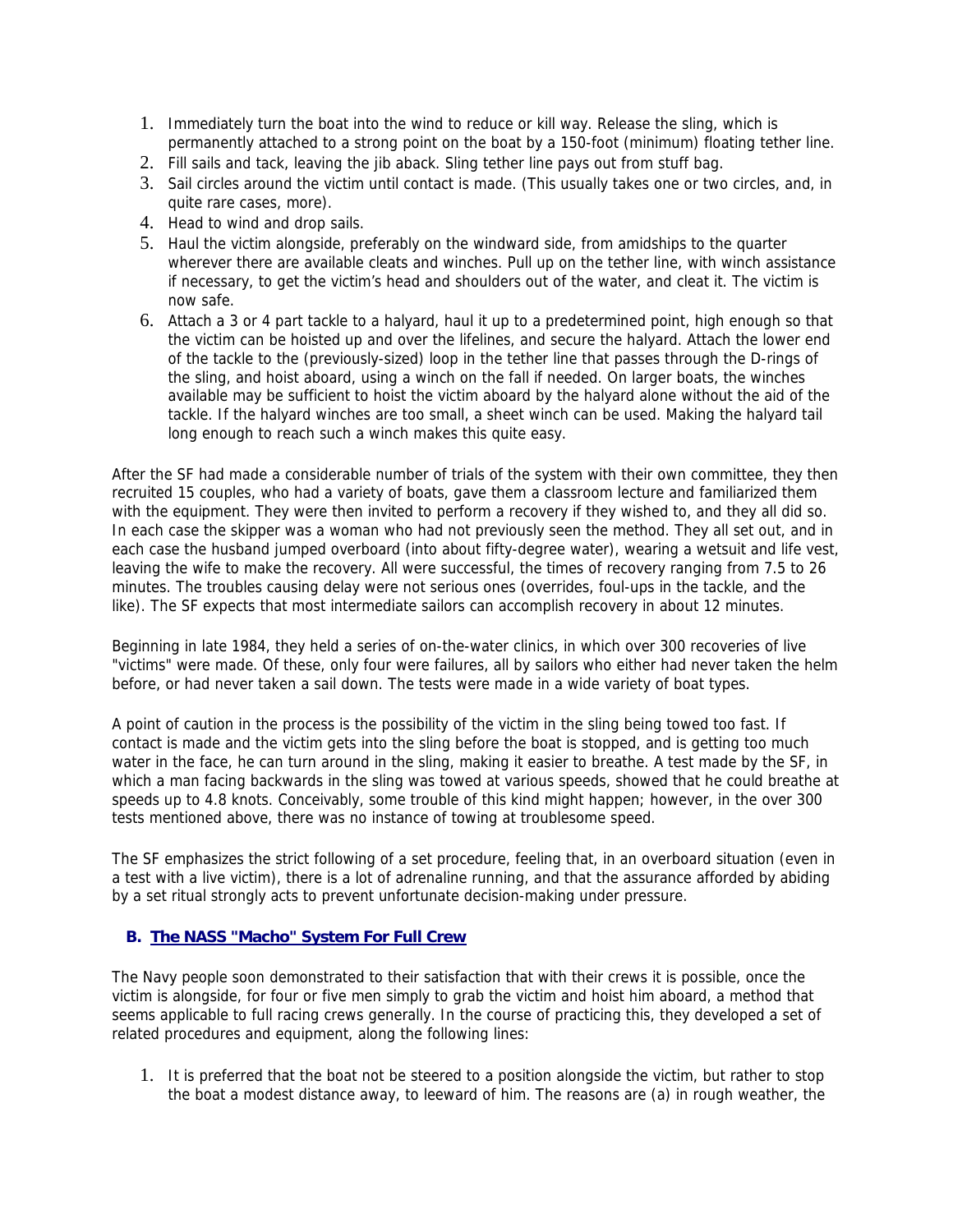pitching motions can be violent, and for one end of the hull, for example, to come down on a man in the water could harm him, perhaps seriously; (b) the boat, if to windward, could drift down and over him; and (c) the natural attitude of the man in the water is with back to the wind and sea, so if the boat is to leeward of him, all parties communicate better.

- 2. To get the victim alongside and under control, they throw a heaving line to the victim, who is then hauled in alongside.
- 3. There was considerable experimentation with heaving lines, it being desirable to be able to throw reliably a fair distance into the wind. The best arrangement was a rig consisting of a buoyant throwable object such as a ball made of a bolt with foam plastic taped around it, attached to a long length of light floating line. This can be stuffed into a cloth "sock" – a tube of perhaps armlength, into which the ball is stuffed first, then the line. The sock containing the ball and much of the line is thrown with a sidearm swing, and the line feeds out from the sock as it flies. It was found that this can be thrown a considerable distance into the wind, and has proven quite satisfactory.

The procedure, then, taking a no-spinnaker case for example, is as follows:

- 1. Immediately throw a PFD, which is kept handy to the helmsman for this purpose and is not encumbered with other gear.
- 2. Head up, come on around with the jib aback, and drop it when before the wind.
- 3. Maneuver so as to fetch up, preferably somewhat to leeward of the victim with wind abeam, engine started but propeller not engaged.
- 4. Throw a heaving line, pull the victim alongside, grab him and hoist aboard. The procedure for immobilizing the boat, if necessary, is to position the main fully out abeam, secure it there with a foreguy if necessary, and put the helm down in a "heave-to" position (a maneuver developed by Rod Stephens, by virtue of which the boat should stay with wind abeam with a small drift to leeward). The whole procedure is a very rapid one.

The NASS will carry the Lifesling, describer earlier, on their boats, in addition to any required gear, and would expect to use it in short-handed recoveries.

#### **D. Recovery Of Disabled Victims**

A disabled person in the water adds enormously to the gravity of the situation. It should be noted that, whatever the nature of the injury may be, the greater speed of the quick-stop maneuver cannot but be of value.

For the present purpose, we can define disabled as being unable to get into a Lifesling, or to hold onto a heaving line. In such a situation, the only course appears to be putting another man in the water, unless the accident occurs with other help nearby. It would seem sensible to let the rescuer go out on a tether, or, if a Lifesling is deployed, wearing a safety harness with its hook clipped around the Lifesling tether line.

#### **E. Night Recovery**

The SF made a series of tests at night in about 30 knots of wind with a live victim. They were using their Lifesling system, and found that with a water activated light on the sling, and another on the victim, night recovery presented no problem.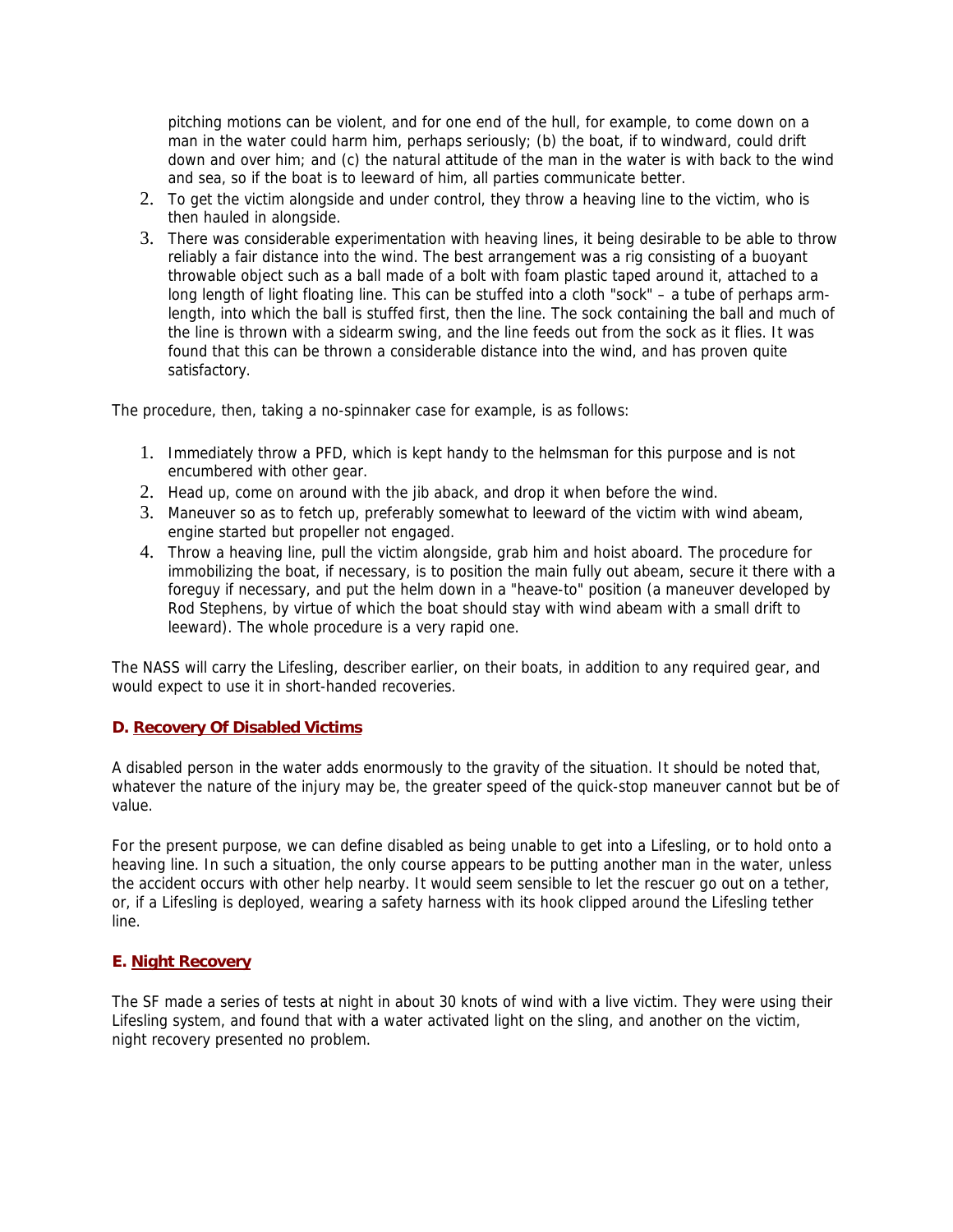In these tests, both strobe lights and steady ones were tried – the steady light giving the better visibility. It was found to be advisable for the light on the person overboard to be attached as high up as feasible; though the lights were found to show reasonably well when under water.

The shorter distances from boat to victim obtained with the quick-stop method of maneuvering are of evident advantage in night recovery.

#### **IMPLICATIONS FOR CONVENTIONAL OVERBOARD GEAR:**

The ORC Special Regulations provide for a horseshoe lifebuoy equipped with a waterproof light, and drogue, for Category 4; plus, for Categories 1, 2, and 3, another horseshoe lifebuoy with a whistle, dye marker, drogue, self igniting high intensity water light, and pole with flag, which is tied to the buoy with 25 feet of floating line.

In the SF system, experiments with the ORC pole-and-tethered-horseshoe rig, in conjunction with the Lifesling, showed that the pole/horseshoe tended to foul the Lifesling tether line, and was thus detrimental to the operation. They did find that the pole alone would not interfere with the operation of the sling system, and view the pole as an appropriate marker to launch, to mark the location, in the event of a foul-up in their normal recovery process.

NASS noted, early in their testing of the quick-stop maneuver as compared to the conventional methods, that it took appreciable time to launching the pole-and-ring overboard gear, and began to record the time required to launch this gear; and, shortly thereafter, also the time taken simply to throw a PFD overboard, as an alternative method of providing flotation.

Of 167 trials in launching the pole-and-ring, 18 (11%) resulted in foul-ups unduly delaying the launch. In the remaining 149 trials, the average time to launch the gear ranged from 2 to 60 seconds and averaged 16.8 seconds. The time required for the helmsman to grab and throw a PFD loose in the cockpit was measured for 125 trials and averaged 6.1 seconds; and the only events that might be considered as foulups were 3 in which the helmsman apparently forgot to make the throw at once.

Th length of time needed to launch the standard pole-and-ring, the wide variation of launching times, and the considerable number of foul-ups, made it evident that in many instances the standard pole-andring would fetch up a considerable distance from the victim in case the boat was moving with speed, as she might be when using conventional recovery methods rather than quick-stops. There was concern that the victim might be unable to reach the flotation gear in some cases, and this concern became stronger after NASS made some swimming tests with men in top condition wearing full racing gear. After considering all this, NASS made the decision that standard practice would be to throw a PFD at once in place of the standard ORC gear. The latter would be reserved for use in the event of a foul-up in the quick-stop recovery system, so as to have the pole mark the spot in the event of having to sail off and return.

There are devices that provide instant launch of conventional gear, and the Navy has training vessels that carry these devices. There is no doubt that these have their place, but it seems likely that racing skippers either will prove loath to utilize them (for fear of accidental loss of the gear, or loss of time recovering it from accidental launch), or will be tempted to lash the gear down, thus defeating the instant-launch feature.

To summarize, neither the SF or NASS recovery system would routinely employ the standard ORC gear. In both systems, however, use would be made of the pole as a marker in the event the normal operation of the system miscarried. They would therefore, retain the pole (or some form of marker) for this contingency.